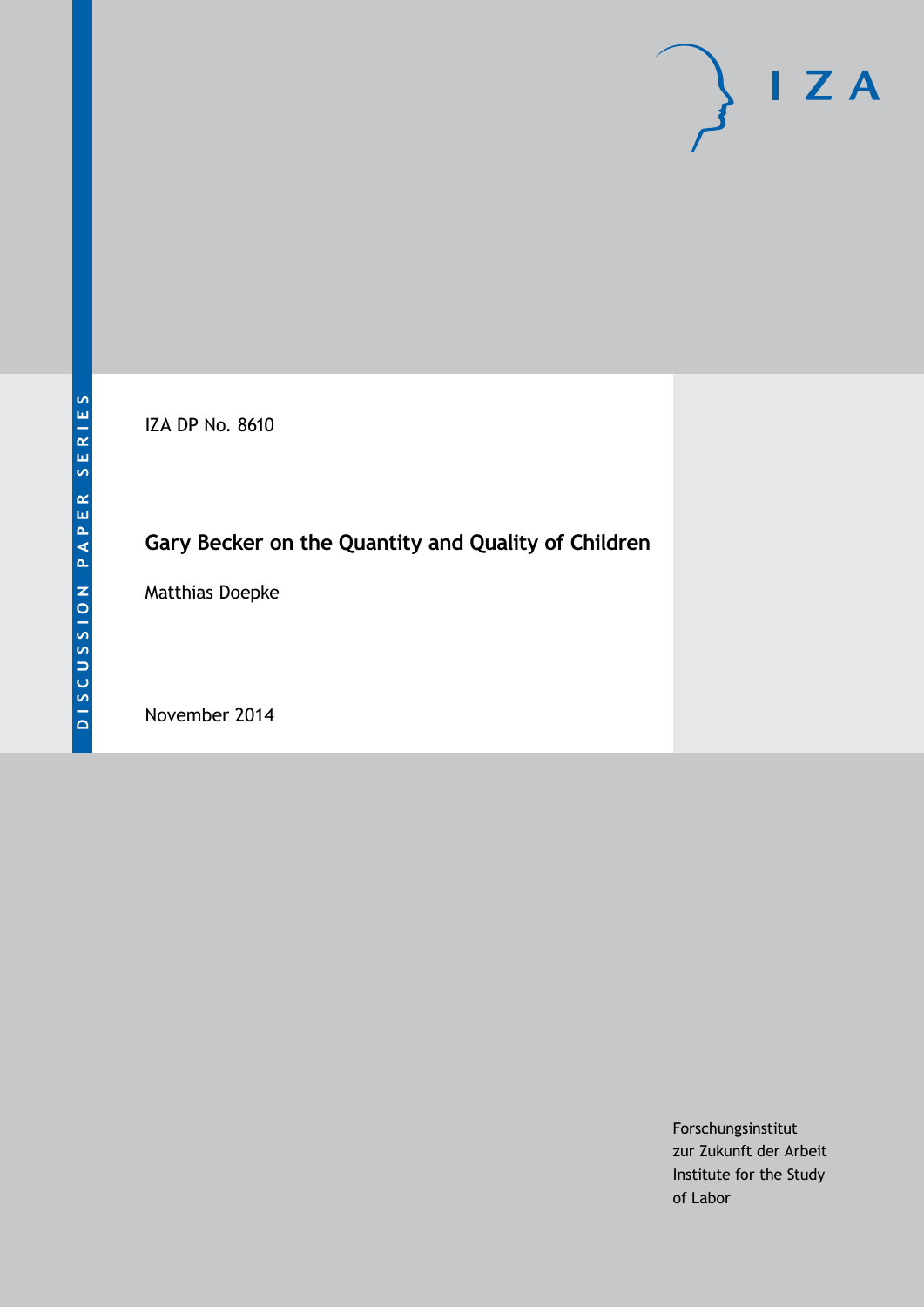# **Gary Becker on the Quantity and Quality of Children**

**Matthias Doepke**

*Northwestern University and IZA*

Discussion Paper No. 8610 November 2014

IZA

P.O. Box 7240 53072 Bonn Germany

Phone: +49-228-3894-0 Fax: +49-228-3894-180 E-mail: [iza@iza.org](mailto:iza@iza.org)

Any opinions expressed here are those of the author(s) and not those of IZA. Research published in this series may include views on policy, but the institute itself takes no institutional policy positions. The IZA research network is committed to the IZA Guiding Principles of Research Integrity.

The Institute for the Study of Labor (IZA) in Bonn is a local and virtual international research center and a place of communication between science, politics and business. IZA is an independent nonprofit organization supported by Deutsche Post Foundation. The center is associated with the University of Bonn and offers a stimulating research environment through its international network, workshops and conferences, data service, project support, research visits and doctoral program. IZA engages in (i) original and internationally competitive research in all fields of labor economics, (ii) development of policy concepts, and (iii) dissemination of research results and concepts to the interested public.

<span id="page-1-0"></span>IZA Discussion Papers often represent preliminary work and are circulated to encourage discussion. Citation of such a paper should account for its provisional character. A revised version may be available directly from the author.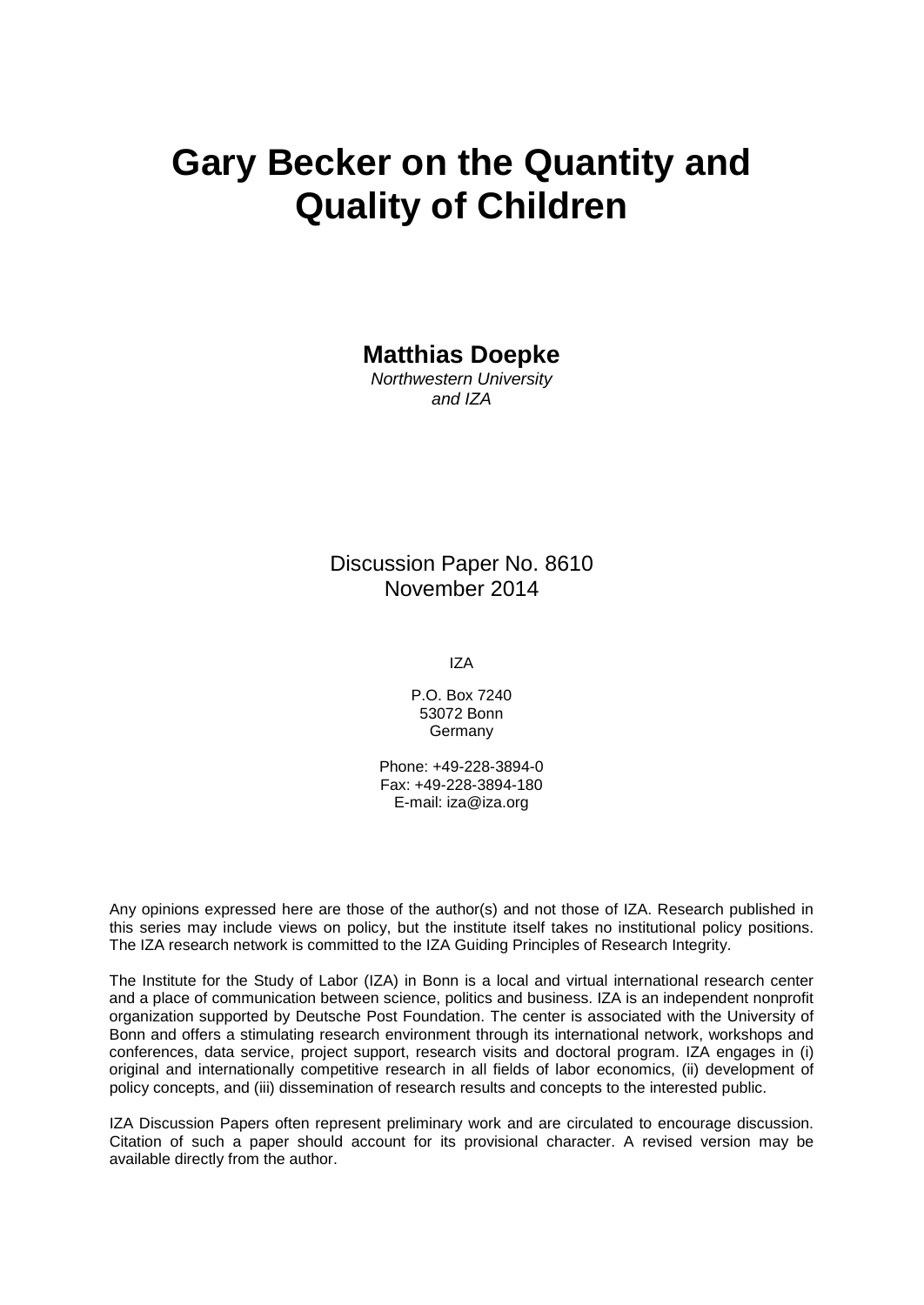IZA Discussion Paper No. 8610 November 2014

# **ABSTRACT**

## **Gary Becker on the Quantity and Quality of Children[\\*](#page-1-0)**

This paper reviews Gary Becker's contributions to the economic analysis of fertility, from his 1960 paper introducing the quantity-quality tradeoff to later work linking the economics of fertility to the theory of economic growth.

JEL Classification: J13, O10, O40

Keywords: Gary Becker, fertility, quantity-quality model, demographic transition

Corresponding author:

Matthias Doepke Department of Economics Northwestern University 2001 Sheridan Road Evanston, IL 60208 USA E-mail: [doepke@northwestern.edu](mailto:doepke@northwestern.edu)

\* Manuscript in preparation for inaugural issue of the *Journal of Demographic Economics*. I thank Stephanie Chapman, David de la Croix, Ruben Gaetani, Andreas Kropf, Marisa Ross, and Veronika Selezneva for helpful comments and suggestions. Financial support from the National Science Foundation (grant SES-1260961) is gratefully acknowledged.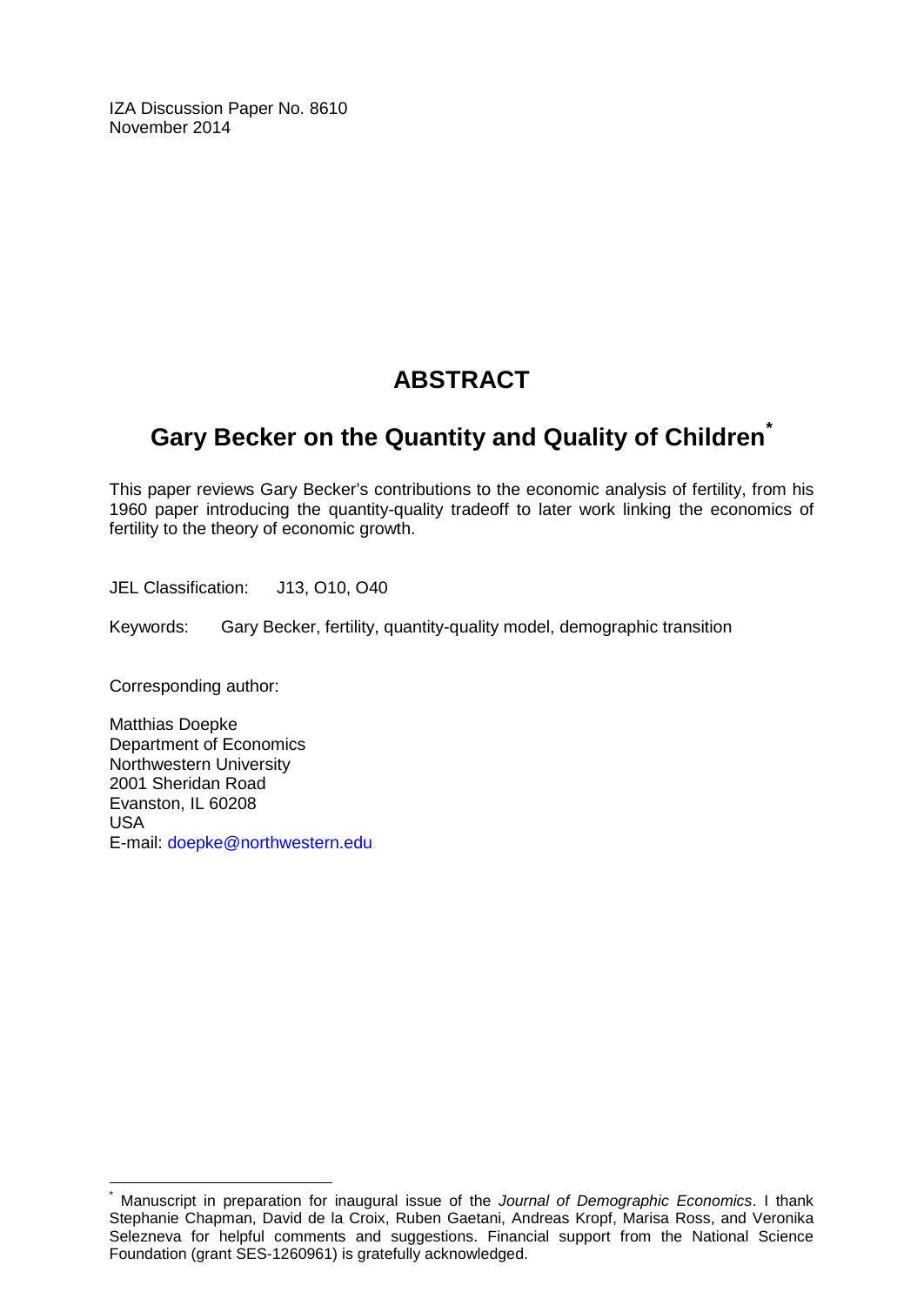### **1 Laying the Foundations of the Economic Theory of Fertility**

Before Gary Becker, fertility choice was widely considered to be outside the realm of economic analysis. Apart from intellectual tradition, one reason for this was that the data on fertility did not immediately suggest an economic mechanism. In industrialized countries, fertility had declined strongly over time, even though family incomes were rising. Similarly, in many studies using cross-sectional data that relationship between family income and fertility had shown to be either flat or declining. To many observers, these observations suggested that the "taste" for children had waned over time and that high-income families placed less value on childbearing than the poor.

Nevertheless, Gary Becker's seminal paper on the theory of fertility choice (Becker 1960) argued that an economic model that treated children as analogous to consumer durables such as cars or houses could explain the data. His paper departed from earlier theorizing on fertility by demographers and sociologists in two different and equally important ways. First, his analysis assumes that preferences are given. The assumption of given preferences is what puts the "economics" into Becker's analysis. By ruling out shifts in tastes, Becker's theory of fertility choice places the spotlight on changes in income and relative prices for explaining trends in fertility. Conversely, the potential role of factors such as religion, culture, and the "relative income" of different generations later emphasized by Richard Easterlin (1978) is left aside.<sup>1</sup>

The second departure from earlier theories is the focus of this essay, namely the concept of a quantity-versus-quality tradeoff in fertility choice. Introducing child quality was what allowed Becker to account for the observed empirical relationships between income and fertility.

Without a quality dimension, from the perspective of standard consumer theory the lack of a strong income effect on fertility appears puzzling. Of course, in principle it is possible that children happen to be an inferior good. However, assuming that children are inferior is unattractive for two separate reasons. First,

 $1B$ ecker acknowledges that tastes may vary across families, but his 1960 paper is not concerned with explaining such variation. In later work, Becker did pioneer economic analyses of changing tastes; see Stigler and Becker (1977), Becker (1996), and Becker and Mulligan (1997).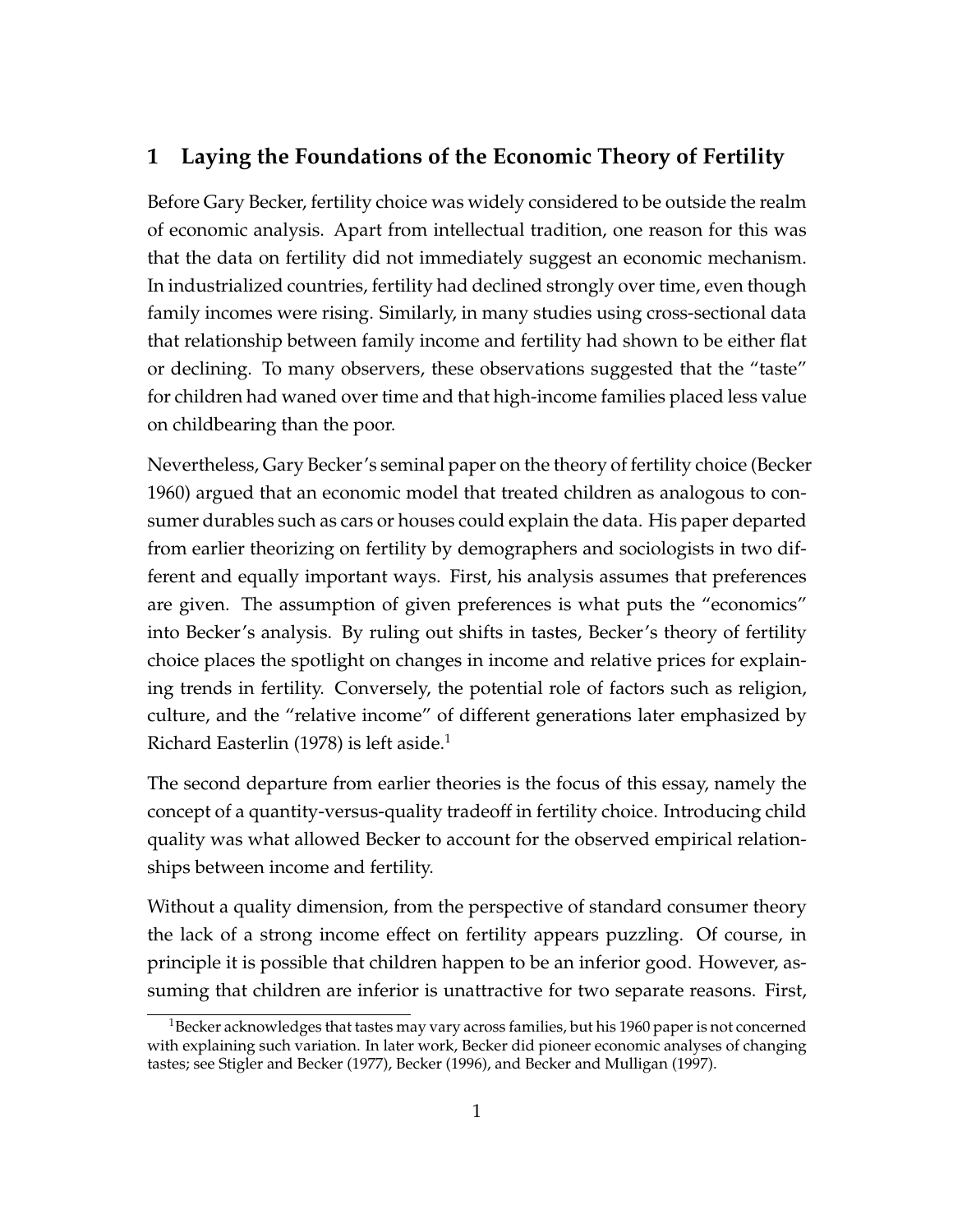inferior goods are usually inferior because there exist close substitutes that are superior; for instance, bus rides tend to be inferior because people buy cars and drive rather than ride the bus as they get richer. In the case of children, it is difficult to think of any close substitute. Second, fertility is not always declining in income; in his paper, Becker points to evidence that the income-fertility relationship switches to positive for very high income levels.

In his 1960 paper, Becker conjectured that parents derive utility from both child quantity (i.e., the number of children) and the quality of children, which can be proxied by the amount spent on each child at given prices. As examples of child quality choices, Becker mentions whether the parents provide "separate bedrooms, send them to nursery school and private colleges, give them dance and music lessons, and so forth."

The mere fact that there is a quality dimension does not immediately affect the income elasticity of the demand for children; this depends on whether child quality or quantity respond more strongly to income changes. Becker's argument for a low income elasticity of child quantity and a high income elasticity of child quality rests on an analogy with other consumer durables, such as cars or houses. As households get richer, for the most part they do not buy larger numbers of cars or houses, but instead go for higher quality (a BMW instead of a Chevy, or a house with more bedrooms and bathrooms). On this basis, Becker concludes that the income elasticity for child quality (i.e. spending per child) should be high, whereas the elasticity of quantity (i.e., number of children) should be low.

In addition to household income and the costs of children, Becker also considers knowledge of birth control (or the lack thereof) as a possible determinant of fertility. Even before the spread of modern methods of birth control, couples had ways to limit the number of births, through measures such as delaying the age of marriage, reducing the frequency of sex during marriage, or living abstinent altogether. In his 1960 paper, however, Becker allows for the possibility that not all couples are equally skilled at controlling fertility, and he conjectures that knowledge of birth control is increasing with family income. Becker argues that variation in the knowledge of birth control explains why fertility strongly declines with income at relatively low income levels, whereas the relationship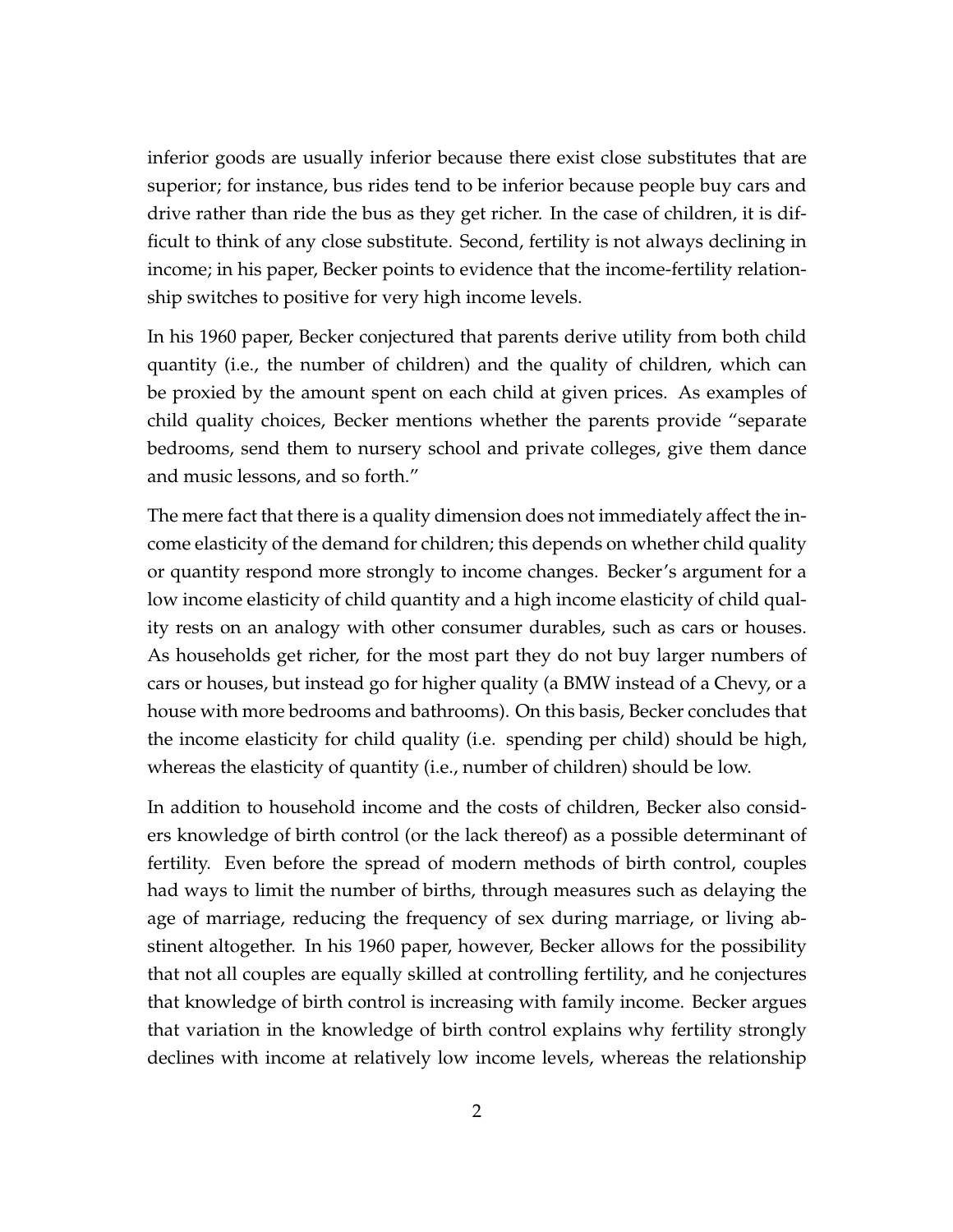between income and fertility flattens and eventually turns upward at high income levels. In his theory, the relationship between income and *desired* fertility is generally positive (albeit with a low slope), but the relationship between income and *realized* fertility is initially declining, because lower-income households are less successful at controlling fertility. In the sense that the lack of knowledge of birth control among poorer households is assumed rather than derived from economic incentives, Becker's 1960 paper does not yet go all the way in founding fertility choice in economics.

### **2 Refining the Theory**

The next steps in Becker's research program on fertility further sharpened the focus on the quantity-quality tradeoff. In Becker and Lewis (1973), lack of knowledge of birth control is no longer mentioned as an explanatory factor, and instead the relationship between child quantity and quality is placed front and center and made more precise. The main argument in Becker and Lewis is that even if child quantity and quality enter separately in utility, they are still closely connected through the household's budget constraint. Child quality is modeled as goods spending on each child. This implies that if child quality increases (more spending per child), increasing quantity (more children) becomes more expensive. Conversely, if quantity increases, increasing quality also becomes more costly, because the spending on quality accrues for each child. While this tradeoff was implicit in Becker's original vision, the 1960 paper did not contain formal analysis and thus did not focus on this issue.<sup>2</sup>

An important implication of the tradeoff between quantity and quality through the budget constraint is that the income elasticity of fertility can be negative even if, viewed in isolation, both the quantity and quality of children are normal goods. If child quality is normal, a rise in income will increase quality. The rise in child quality, in turn, increases the shadow price of child quantity. The net effect on child quantity is therefore a combination of the direct income effect (positive if child quantity is a normal good) and a negative substitution effect. Thus,

<sup>2</sup>Willis (1973) also provides a formal analysis of the quantity-quality tradeoff, published in the same issue of the Journal of Political Economy as Becker and Lewis (1973).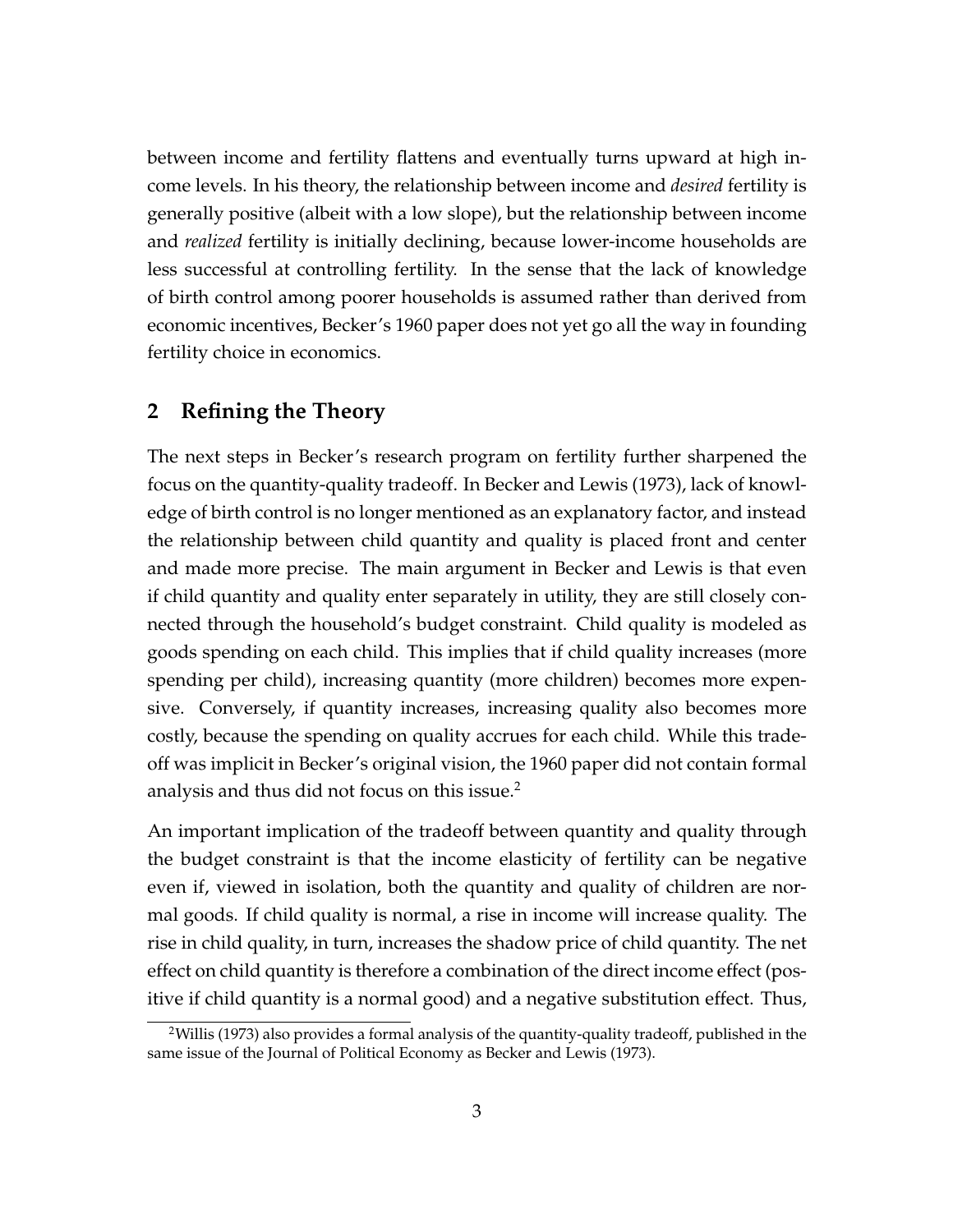the theory can generate a negative income-fertility relationship without having to rely on variations in knowledge of birth control.

Building on ideas from Becker's "Theory of Social Interactions" (Becker 1974), Becker and Tomes (1976) extend the Becker-Lewis model by allowing child quality to depend not just on parental inputs, but also on "endowments," which can take the form of inherited ability, public investments in children, and other factors. One consequence of the presence of endowments is that the income elasticity of child quality tends to be higher at low income levels, since for low-income parents the endowment represents a larger fraction of total child quality. Becker and Tomes show that this feature can generate a U-shape relationship between income and fertility, even if the income elasticities with respect to child quantity and total child quality (the sum of endowment and parental investment) are equal and constant. Becker and Tomes also discuss the predictions of the theory if child endowments depend on parental income, and they consider the impact of economic growth on fertility. While this is done within a static model, the analysis anticipates later work on the quantity-quality tradeoff in the context of explicitly dynamic, intergenerational models of fertility choice.<sup>3</sup>

### **3 Linking Fertility Choice to Economic Growth**

For the first 25 years after Becker's seminal 1960 paper, the economics of fertility was, for the most part, a self-contained area of research: economics was used to analyze fertility, but the results had only limited impact on other areas of economic research. This changed substantially once Gary Becker, in joint work with Robert Barro, linked the economic theory of fertility to the theory of economic growth. Becker and Barro (1988) analyze fertility within an explicit intergenerational model in which altruistic parents derive utility from the number of their children and the children's utility.<sup>4</sup> Thus, child quality is no longer an abstract good related to spending on children, but consists of the children's wellbeing itself. Moreover, the children are themselves altruistic towards their own children, which induces in parents a form of "dynastic utility" that depends on the

<sup>&</sup>lt;sup>3</sup>Becker provides expanded discussions of the Becker-Lewis and Becker-Tomes models in his "Treatise on the Family" (Becker 1981).

<sup>&</sup>lt;sup>4</sup>A simplified version of the model is discussed in Becker and Barro (1986).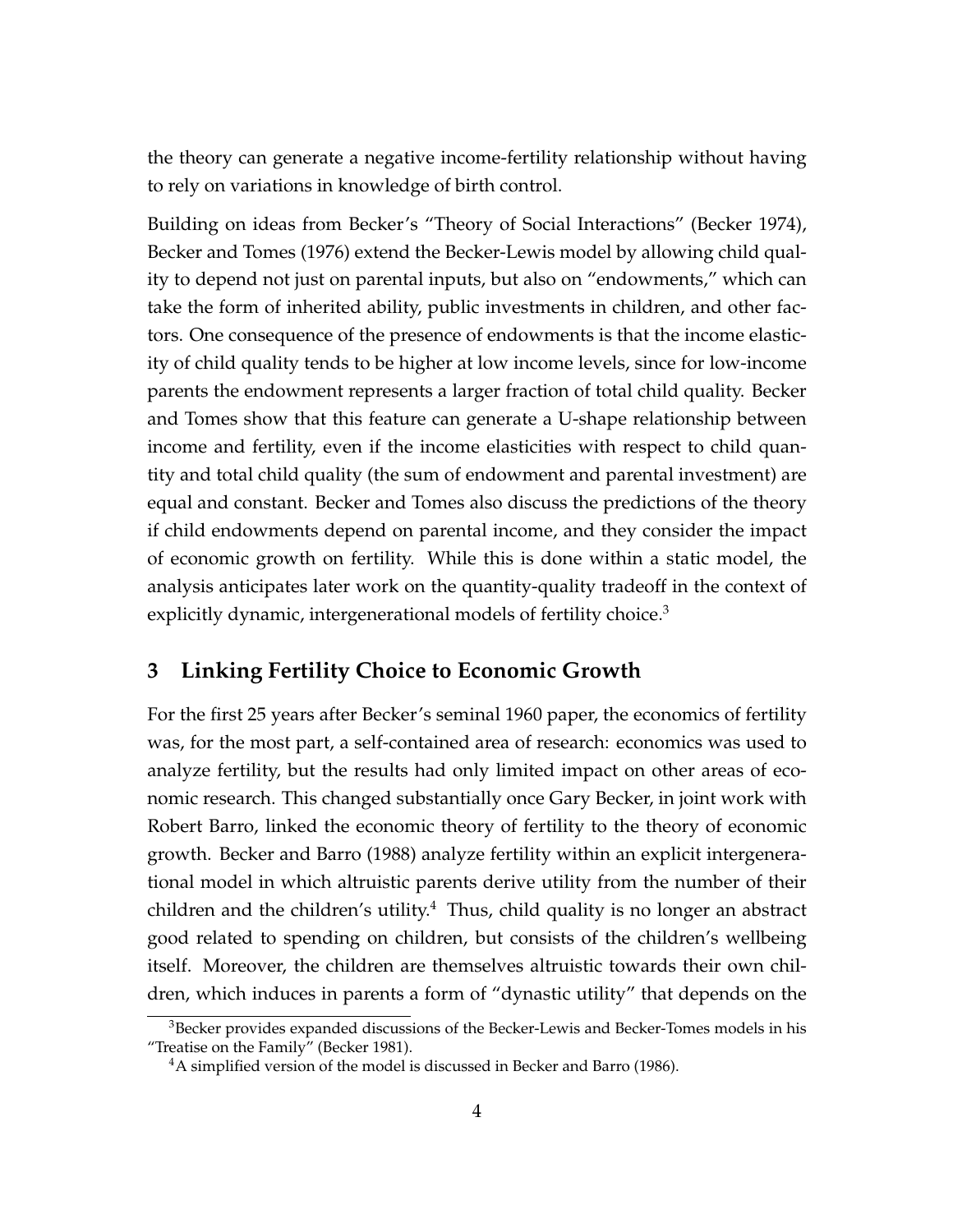children's utility, the grandchildren's utility, and so on.<sup>5</sup> The theory (which is carried out in a small-open-economy setting) implies that fertility should be positively related to interest rates. Intuitively, the substitution effect generated by a higher interest rate induces the dynasty to increase the consumption of later generations (children, grandchildren etc.) relative to that of the parents. This shift in the consumption path of the dynasty increases the utility that parents derive from the wellbeing of their children, and hence increases desired fertility.<sup>6</sup> Barro and Becker use their framework to account for the fall and rise of fertility during the Great Depression and the post-war baby boom in the United States, and in Barro and Becker (1989) they further extend the analysis by incorporating general equilibrium.<sup>7</sup>

The ultimate impact of the economics on fertility on the theory of economic growth is in large part due to Becker, Murphy, and Tamura (1990), which links the dynastic Barro-Becker fertility model with one of the other central topics of Becker's research, namely human capital. The authors model a closed economy with endogenous fertility where human capital is the engine of growth, as in Lucas (1988). People's productivity has two components, innate ability (such as raw physical strength) and acquired human capital. Even though the technology for accumulating acquired human capital is linear, the presence of innate ability implies that the rate of return to investing in acquired human capital increases in the stock of human capital. Intuitively, at low levels of human capital, acquired human capital accounts for a small fraction of earnings, so that a given percentage increase in acquired human capital increases earnings by a small amount. Becker, Murphy, and Tamura show that the economy exhibits two steady states, one in which income per capita stagnates and fertility is high, and one in which there is sustained growth in income per capita and fertility is low. Thus, the model provides a joint explanation for the demographic and economic differences between pre-industrial, Malthusian economies (characterized by stagnation, a low return

<sup>&</sup>lt;sup>5</sup>Becker first analyzed intergenerational linkages in human capital in Becker and Tomes (1986), but without considering endogenous fertility.

<sup>&</sup>lt;sup>6</sup>The prediction of a positive link between real interest rates and fertility was shown to line up with cross-country fertility differences by Manuelli and Seshadri (2009).

<sup>&</sup>lt;sup>7</sup>See Jones and Schoonbroodt (2014) for a recent expanded analysis of the implications of the Barro-Becker model for the interaction between economic and demographic cycles.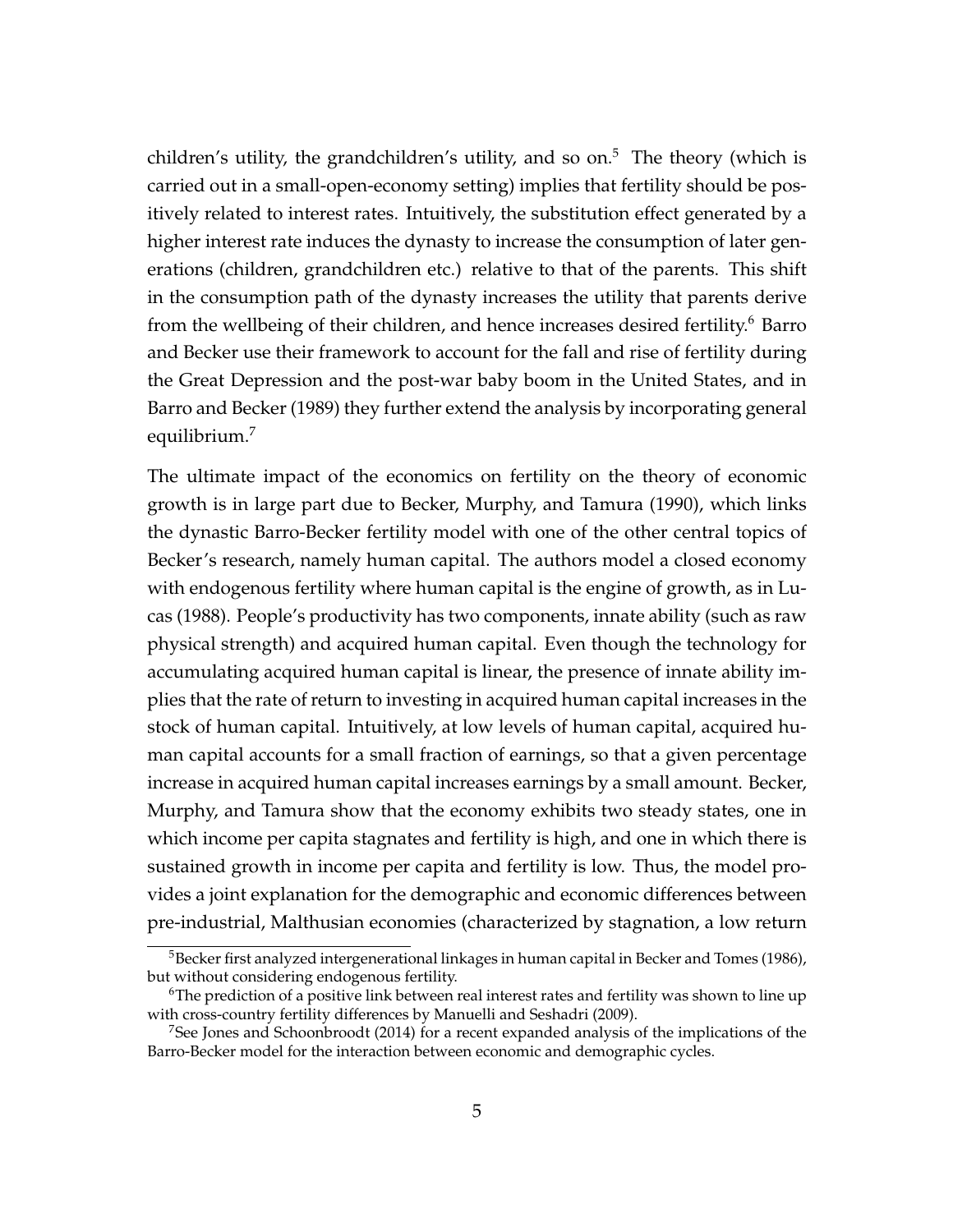to human capital, and high birth rates), and growing, industrial economies with low population growth.

The Becker-Murphy-Tamura model placed endogenous fertility, and the quantityquality tradeoff in particular, at the center of perhaps the most important question in economics, namely why some countries are rich and others are poor. The two regimes that characterize the least and most advanced economies, Malthusian stagnation and sustained growth, arise as separate equilibria in a single framework.

To be sure, the Becker-Murphy-Tamura model had limitations. For example, the stagnation steady state is not truly Malthusian in the sense that there is no income-population feedback, and the model offered no explanation for how countries manage to transition from stagnation to growth, as all now industrialized countries did during the past 200 years. However, these questions were addressed by the large literature on unified growth theory that was motivated, at least in large part, by Becker, Murphy, and Tamura (1990).<sup>8</sup> In unified growth models (see Galor 2005 for a survey), endogenous fertility is a crucial element to account for the phase of Malthusian stagnation, and in most theories Becker's quantity-quality tradeoff is a key element to account for the joint demographic transition and economic takeoff that characterizes successful economies.

## **4 The Quantity-Quality Model After 50 Years**

The quantity-quality model has been the dominant theoretical framework in the economics of fertility over the past 50 years. It remains to be seen which role the quantity-quality tradeoff will play in fertility research in the next 50 years. Recently, a number of studies have cast doubt on the empirical relevance of the tradeoff in industrialized countries. Studies using twin births to identify exogenous variation in family size using data from Norway and Israel have found little or no impact of family size on education (Black, Devereux, and Salvanes 2005, Angrist, Lavy, and Schlosser 2010). In contrast, similar studies using data from

<sup>&</sup>lt;sup>8</sup>See Galor and Weil (2000) for the seminal paper in this literature. In Becker, Murphy, and Tamura (1990), a transition to growth is possible of a series of large shocks displaces the economy from the stagnation steady state; see the discussion in Becker (1992).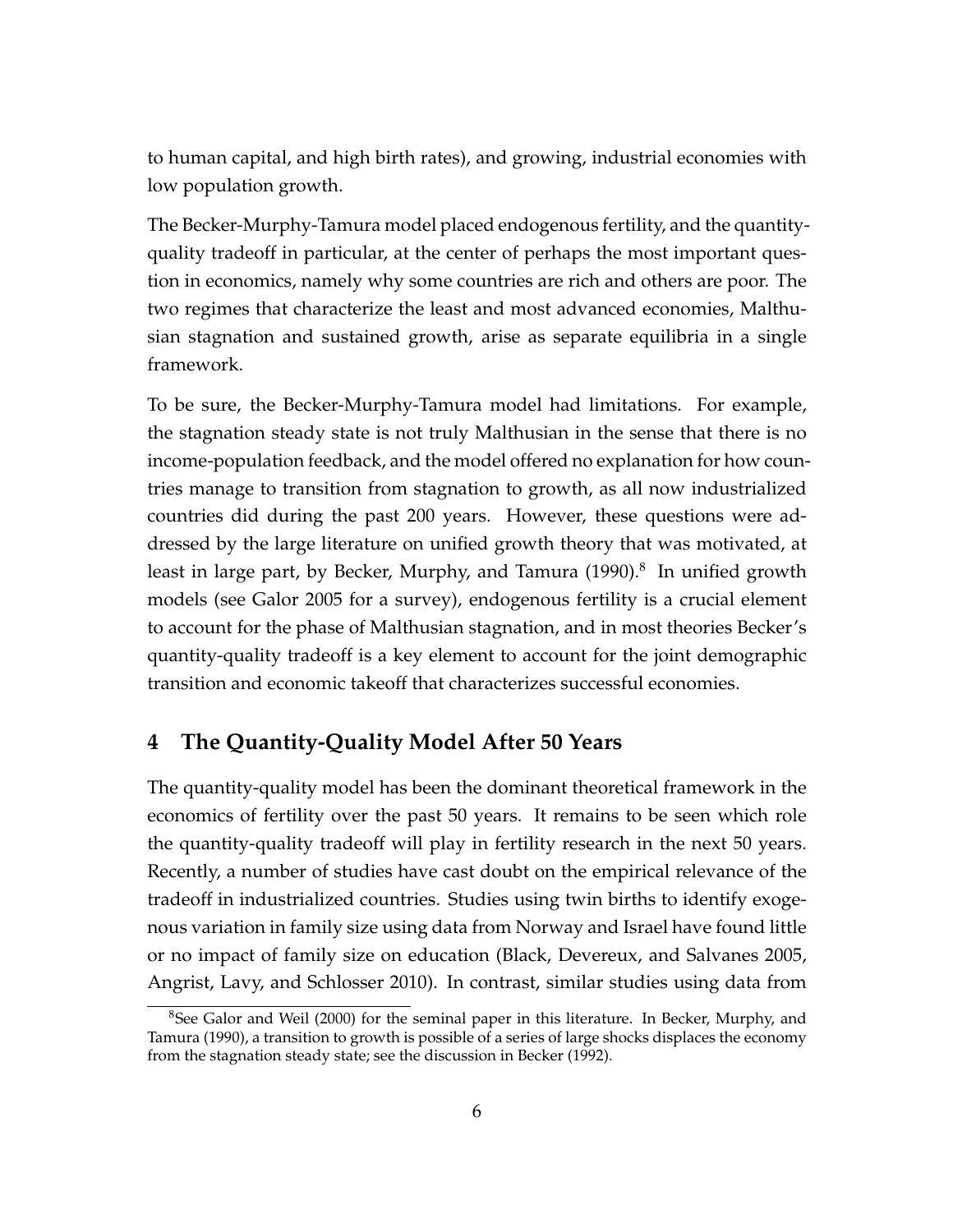developing countries have found evidence in support of the quantity-quality tradeoff (Rosenzweig and Wolpin 1980, Rosenzweig and Zhang 2009).<sup>9</sup>

Taking account of institutional differences between rich and poor countries, the contrasting findings are perhaps not surprising. In most industrialized countries schooling is now publicly provided at little or no cost to parents. Moreover, child-labor restrictions ensure that the opportunity cost of children's time is low. In such a setting, it appears natural that the expense of having an additional child does not induce parents to pull children out of school at an earlier age. In developing countries, however, there is less provision of high-quality public education, and child labor is still common. These features imply a high opportunity cost of education, and we would expect the quantity-quality tradeoff to be central in shaping fertility and education choices.<sup>10</sup> Consistent with this interpretation, contemporary research on fertility in industrialized countries has often focused on aspects other than the quantity-quality dimension, such as the opportunity cost of female time and more generally the fertility-female employment tradeoff.<sup>11</sup> In contrast, the quantity-quality tradeoff continues to be a central element in studies focusing on developing countries that are still undergoing the demographic transition.

#### **5 Conclusion**

Gary Becker's work has pioneered the economic approach to explaining fertility behavior, and his research has been instrumental in elevating the economics of fertility from a specialty topic to an integral part of labor economics, the economics of education and human capital, and the theory of economic growth.

On a personal note, I was lucky enough to have Gary Becker as one of my thesis

 $9$ Using a different methodology based on a natural experiment of disease eradication, Bleakley and Lange (2009) find evidence in favor of the quantity-quality tradeoff in the American South in the first decades of the twentieth century. Given that the American South was a fairly poor agricultural economy at the time, the result is consistent with the general theme of a stronger tradeoff in developing-country settings.

 $10$ In line with this intuition, de la Croix and Doepke (2009) develop a quantity-quality fertility model with a choice of public versus private schooling, and show that the quantity-quality tradeoff is operative only for parents with children in private schools. The authors find support for the predicted relationships between income, fertility, and schooling choices in U.S. census data.

<sup>&</sup>lt;sup>11</sup>See for example Adda, Dustmann, and Stevens (2011) and Doepke, Hazan, and Maoz (2014).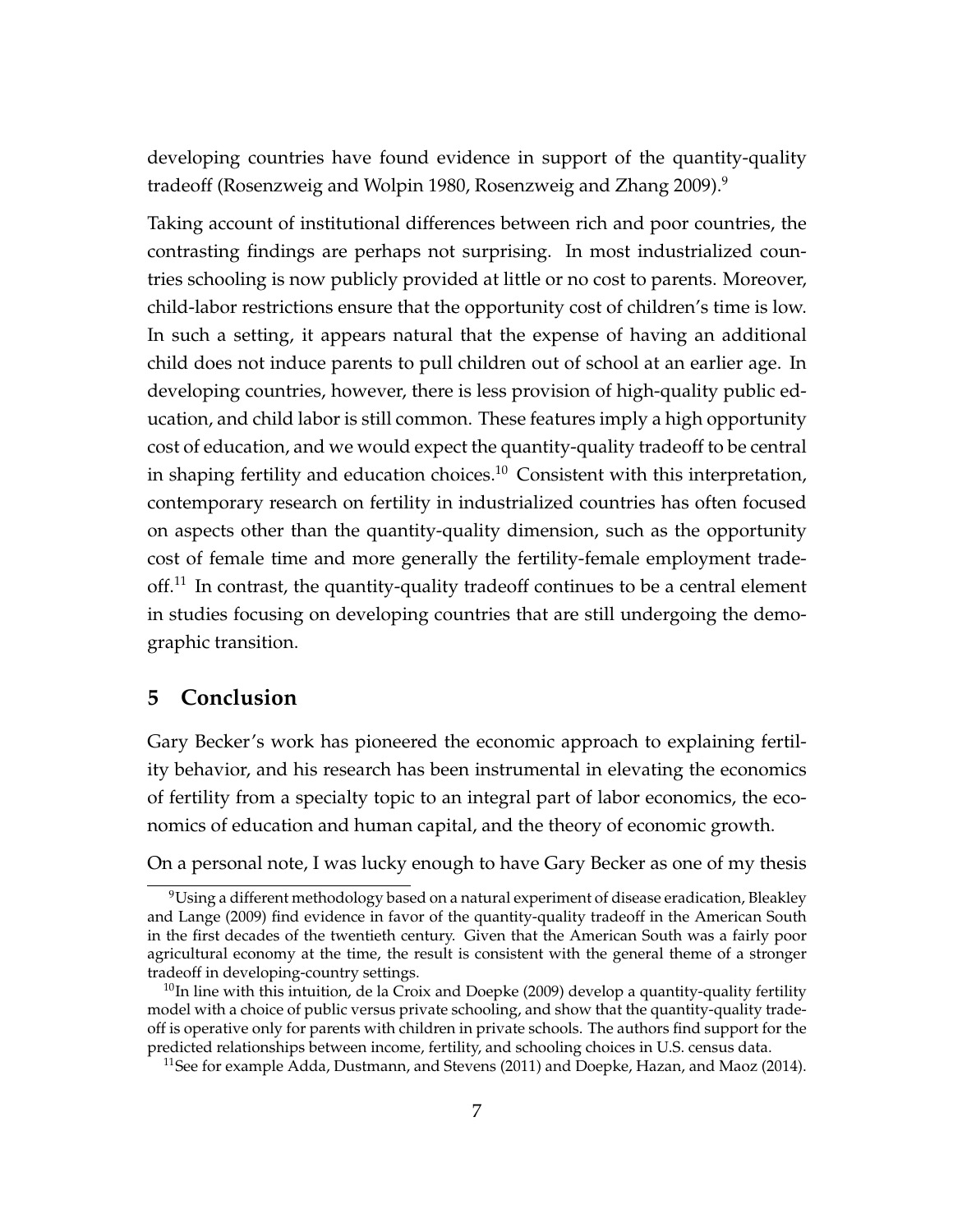advisers at the University of Chicago, and I will be forever grateful for his advice and support. Most of my work to this day consists of incorporating Gary's ideas and innovations into macroeconomic settings, and the work that grew out of my dissertation research (de la Croix and Doepke 2003, Doepke 2004, Doepke 2005, all of which revolves around the quantity-quality tradeoff) benefited tremendously from his feedback. Moreover, seeing Gary dissect economic research on any topic in the "Workshop on Applications of Economics" at the University of Chicago every Monday afternoon was an unforgettable privilege. He will be greatly missed.

#### **References**

- Adda, Jérôme, Christian Dustmann, and Katrien Stevens. 2011. "The Career Costs of Children." Unpublished Manuscript, European University Institute.
- Angrist, Joshua, Victor Lavy, and Analia Schlosser. 2010. "Multiple Experiments for the Causal Link between the Quantity and Quality of Children." *Journal of Labor Economics* 28 (4): 773–824.
- Barro, Robert J., and Gary S. Becker. 1989. "Fertility Choice in a Model of Economic Growth." *Econometrica* 57 (2): 481–501.
- Becker, Gary S. 1960. "An Economic Analysis of Fertility." *Demographic and Economic Change in Developed Countries*. Princeton: Princeton University Press.
- . 1974. "A Theory of Social Interactions." *Journal of Political Economy* 82 (6): 1063–93.
- . 1981. *A Treatise on the Family*. Cambridge, Mass.: Harvard University Press.
- . 1992. "Fertility and the Economy." *Journal of Population Economics* 5 (3): 185–201.
- . 1996. *Accounting for Tastes*. Cambridge, Mass.: Harvard University Press.
- Becker, Gary S., and Robert J. Barro. 1986. "Altruism and the Economic Theory of Fertility." *Population and Development Review* 12:69–76.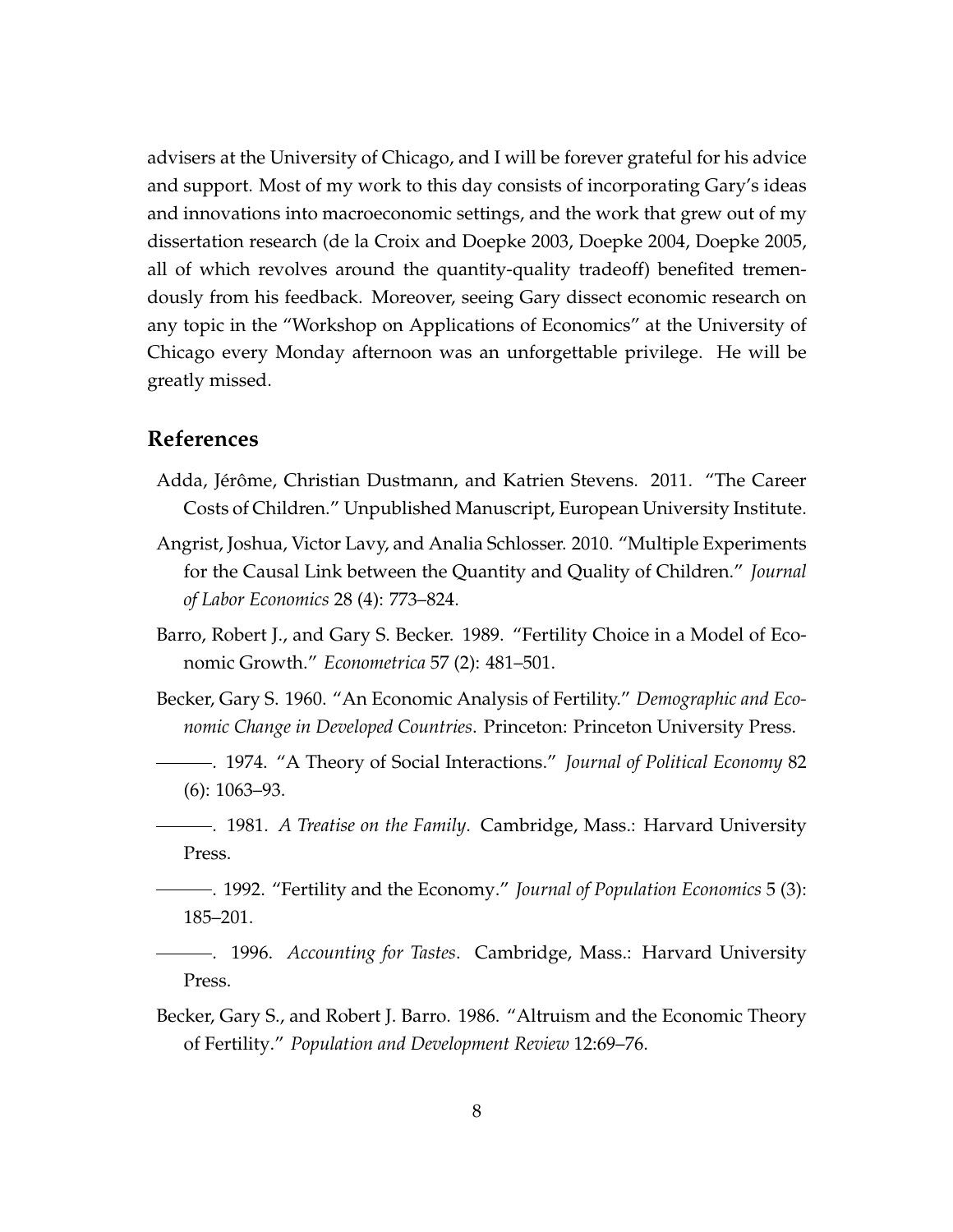. 1988. "A Reformulation of the Economic Theory of Fertility." *Quarterly Journal of Economics* 103 (1): 1–25.

- Becker, Gary S., and H. Gregg Lewis. 1973. "On the Interaction between the Quantity and Quality of Children." *Journal of Political Economy* 81:S279–288.
- Becker, Gary S., and Casey B. Mulligan. 1997. "The Endogenous Determination of Time Preference." *Quarterly Journal of Economics* 112 (3): 729–58.
- Becker, Gary S., Kevin M. Murphy, and Robert Tamura. 1990. "Human Capital, Fertility, and Economic Growth." *Journal of Political Economy* 98:12–37.
- Becker, Gary S., and Nigel Tomes. 1976. "Child Endowments and the Quantity and Quality of Children." *Journal of Political Economy* 84 (4): S143–S162.

. 1986. "Human Capital and the Rise and Fall of Families." *Journal of Labor Economics* 4 (3): S1–S39.

- Black, Sandra E., Paul J. Devereux, and Kjell G. Salvanes. 2005. "The More the Merrier? The Effect of Family Size and Birth Order on Children's Education." *The Quarterly Journal of Economics* 120 (2): 669–700.
- Bleakley, Hoyt, and Fabian Lange. 2009. "Chronic Disease Burden and the Interaction of Education, Fertility, and Growth." *Review of Economics and Statistics* 91 (1): 52–65.
- de la Croix, David, and Matthias Doepke. 2003. "Inequality and Growth: Why Differential Fertility Matters." *American Economic Review* 93 (4): 1091–113.
- . 2009. "To Segregate or to Integrate: Education Politics and Democracy." *Review of Economic Studies* 76 (2): 597–628.
- Doepke, Matthias. 2004. "Accounting for Fertility Decline During the Transition to Growth." *Journal of Economic Growth* 9 (3): 347–83.
- . 2005. "Child Mortality and Fertility Decline: Does the Barro-Becker Model Fit the Facts?" *Journal of Population Economics* 18 (2): 337–66.
- Doepke, Matthias, Moshe Hazan, and Yishay D. Maoz. 2014. "The Baby Boom and Word War II: A Macroeconomic Analysis." Unpublished Manuscript, Northwestern University.